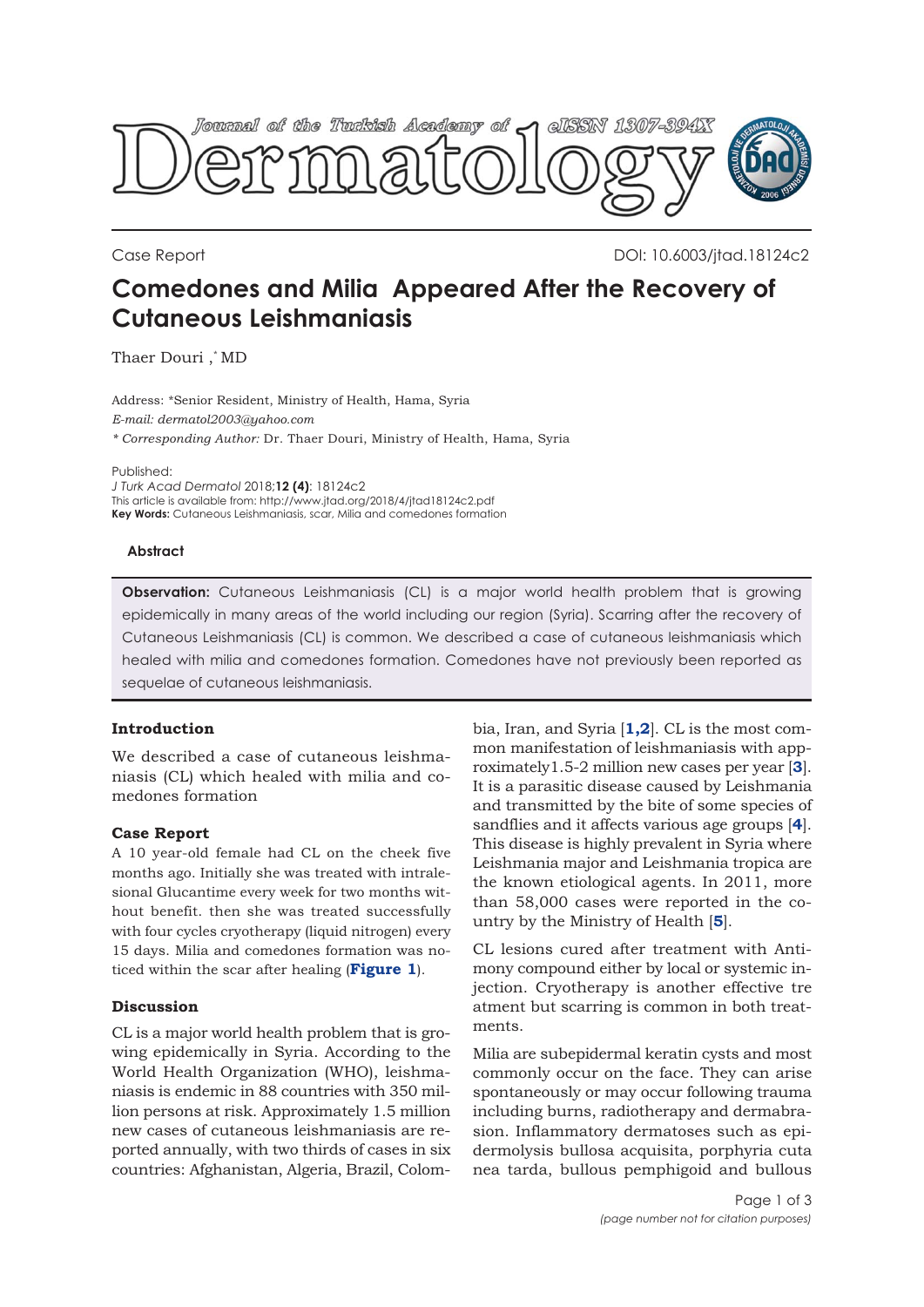<span id="page-1-0"></span>lichen planus can all result in milia formation. Prolonged use of topical corticosteroids leading to skin atrophy has been reported to cause milia and also the nonsteroidal anti-inflammatory drug benoxaprofen may causes milia formation as well [**[6,7](#page-2-0)**].

In our practice and in the liturere we noticed that milia is often formed after the healing of leishmania [**[8,9](#page-2-0)**]. Primary milia are thought to derive from vellus hairs at the inferior portion of the infundibulum whereas secondary ones, as in our patients, are derived from eccrine sweat ducts, abnormal epidermis or hair follicles [**[10](#page-2-0)**].

Comedones occur when an overproliferation of keratinocytes blocks sebum secretion in a pilosebaceous duct. Comedones have multiple possible etiologies and contributing factors. While comedones are common to acne, they are also seen in occupational exposures and are associated with certain syndromes.

Comedones reported after herpes zoster infection. It is considered as Wolf's phenomenon [[11,12,13](#page-2-0)], Wolf's isotopic response characterizes the occurrence of a new skin disorder at the site of another unrelated and already healed skin disease. The exact pathomechanism of development of such acneiform eruption is not clear but has been postulated to result from the resultant. Edema and inflammation, which may lead to follicular occlusion and the

resultant acneiform lesions.[**[11](#page-2-0)**] Another hypothesis explaining the pathogenesis of acneiform eruption is the release of neuropeptides like substance P from damaged nerve endings, which has also been found to play a role in the pathogenesis of acne vulgaris by stimulating lipogenesis in the sebaceous glands and promoting an inflammatory response [**[12,](#page-2-0)1[4,15](#page-2-0)**]. The exact molecular mechanism remains unknown [**[13](#page-2-0)**].

Differential diagnosis include [**[1](#page-2-0)**]. Favre-Racouchot syndrome (nodular elastosis with cysts and comedones) that tends to affect bilateral forehead and cheeks due to solar damage; [**[2](#page-2-0)**] comedonal acne that often affects older ages with an increased inflammatory response; [**[3](#page-2-0)**] nevus acneformis, which is a rare, congenital disorder affecting face, neck and chest with dark keratin plugs [**[13](#page-2-0)**].

There is no report in pub med about Comedones formation due cryotherapy using word " cyothepy/ Comedonesa" and "Comedones induced by cryotherapy". This means in our case that the Cryotherapy is not a cause of formation comedones.

Comedones have not previously been reported as sequelae of cutaneous leishmaniasis. Moreover no biopsy was made because of the benign nature of this disorder.



**Figure 1.** Milia and comedones within scar tissue after healing